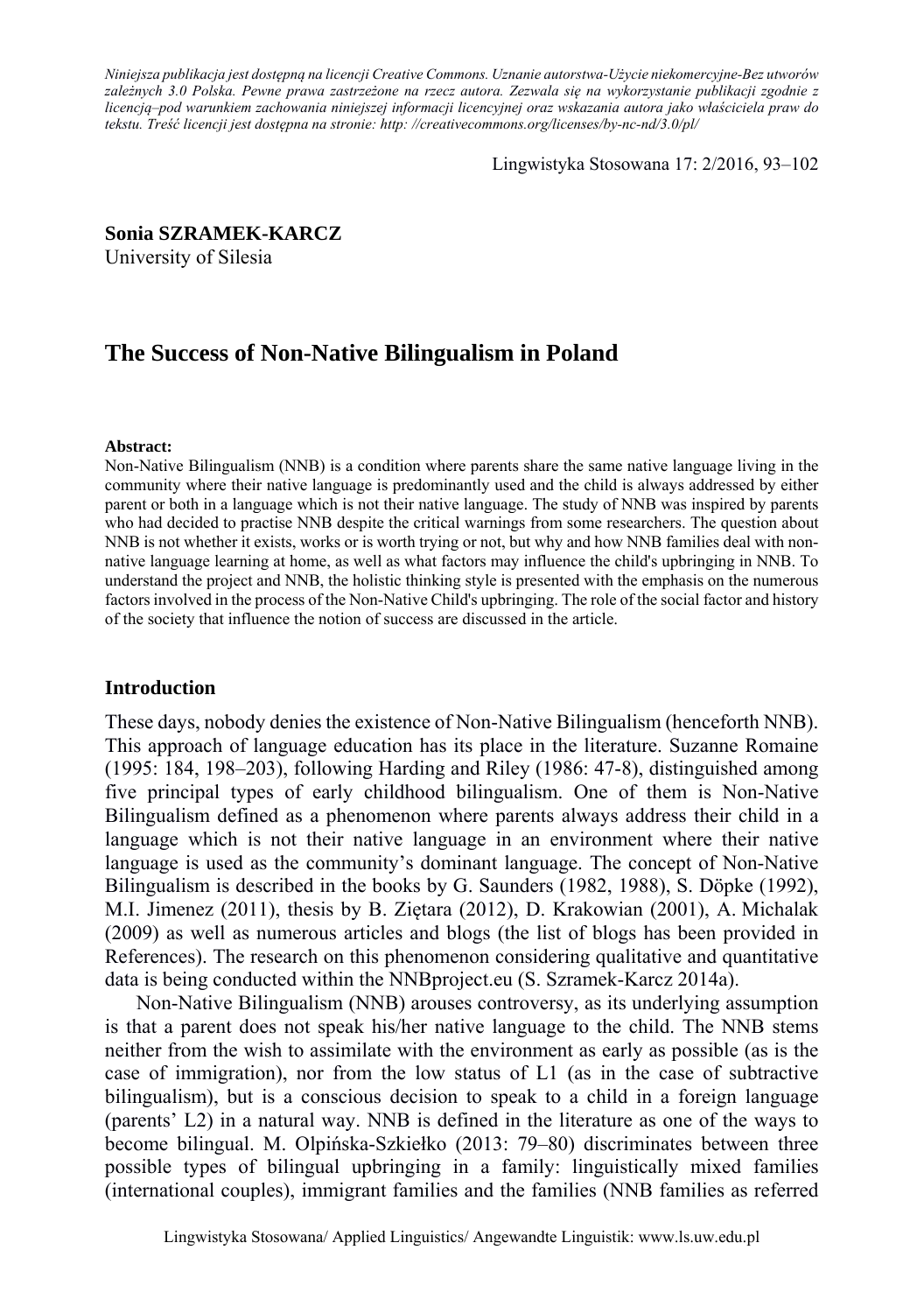to in our studies) where: "The child acquires the language that is not native to either of the parents. Moreover, it is not the language of a community within which the family lives. In this case, one or both parents deliberately choose a language different from their native language to communicate with the child. Another variant of this case is when a non-parent staying at the child's home (e.g. a nanny) speaks a different language to the child. [*author's translation*]" (M. Olpińska-Szkiełko 2013: 81). Parents understand the significance of natural language learning and more and more of them decide to speak a foreign language to their children. At present, both negative and positive opinions on NNB elucidate the need for the research, analysis and balanced judgements.

The article is organized as follows: first the methodological assumptions are presented with the holistic point of view and the need of understanding the NNB phenomenon in the social context. Next, due to the importance of social factor in applying NNB, the Polish part of the project is presented with the description of the ethnic diversity in Poland. The historical background enables us to understand the attitudes which are crucial for the success of NNB. The issue of the concept of success will constitute the third part of the article. The analysis shows the importance of the social factor in the NNB research and it is devoted to the specific linguistic and social environments for practising NNB.

#### **1. The holistic thinking style**

Selected aspects of NNB are handled in detail (S. Szramek-Karcz/ D. Tomaszewski/ K. Kuros-Kowalska 2015), whereas NNB as such is treated holistically. This holistic thinking style (E. Aronson/ D.T. Wilson/ R.M. Akert 2010) focuses on the relationships between objects and is common in the cultural sphere of East Asia. Typical NNB research methods (S. Szramek-Karcz 2014a) include: interviews, questionnaires, naturalistic observations, participant observations, linguistic competence measurements, speech-therapy research on children as well as attitudinal analyses. The main task of the present project is to create a trustworthy list of contributing factors in NNB based on qualitative and quantitative analyses interpreted thoroughly. Ignoring the NNB environment leads to numerous erroneous conclusions (as pointed out by the opponents of NNB) drawn hastily as a consequence of having taken into consideration a too narrow sample and limiting the range of relevant factors.

The research project covers families successfully implementing NNB and those that no longer do it, or even consider it as a mistake. The project's aim to neither to advise for NNB nor against it. Its objective is to describe the phenomenon of NNB and work out a list of contributing and limiting factors in order to help families to make a conscious decision, to apply the NNB in the right successful way (the meaning of success is analysed hereinafter).The NNB research is family-oriented (J. Brzeziński 2006) where the good state of being constitutes the main interest. The support for NNB families is manifested by organizing workshops for parents and meetings for children. The process of data collection does not disturb the everyday life of the family and protect the relation in the family which make the project a longitudinal study.

The research on NNB started with a ten-month naturalistic observation (October 1999 – June 2000) of a 6-year-old boy, whose parents were Austrian living in Austria. The child's mother talked to him in French, which the father did not speak. In 2004, a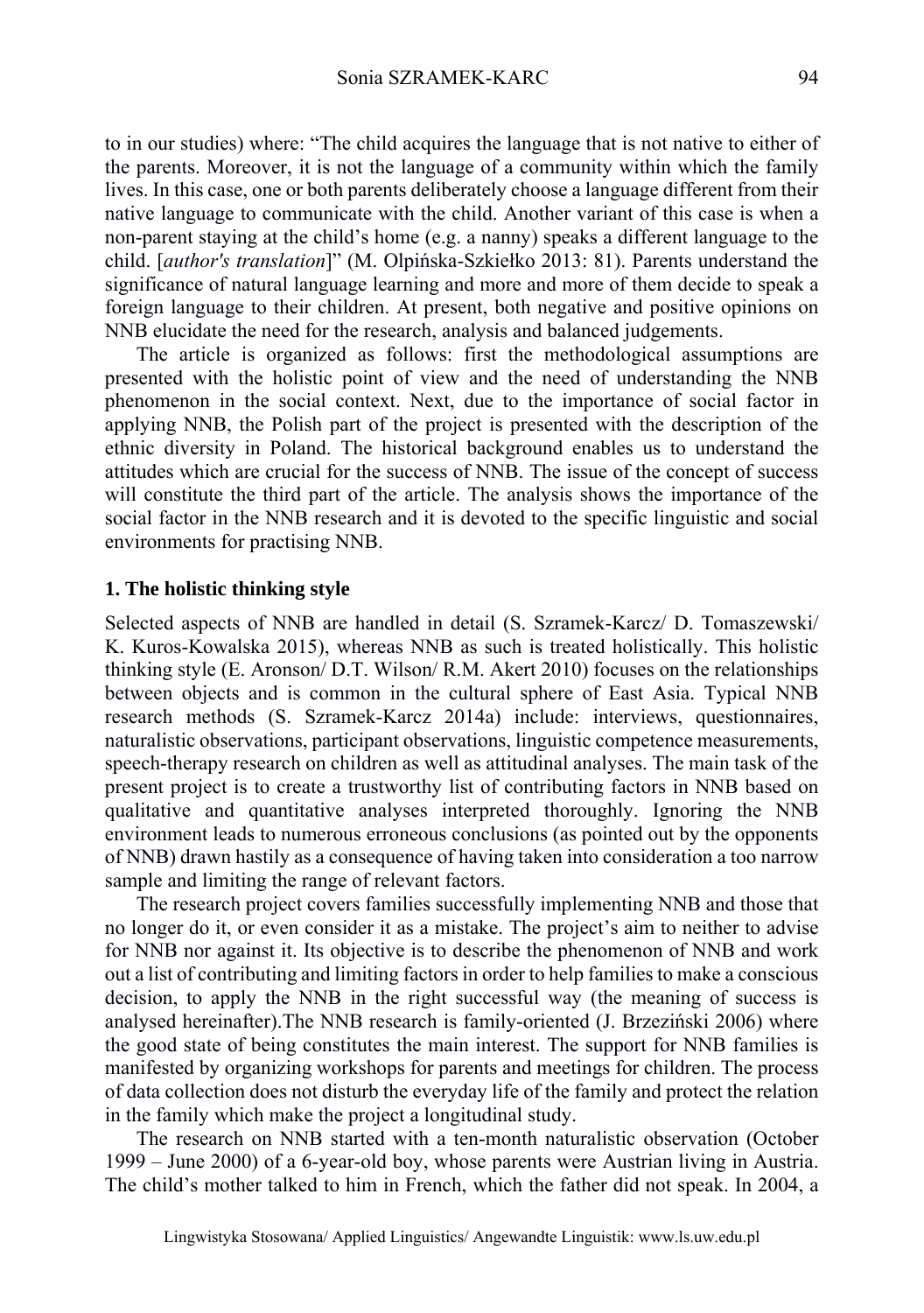participant observation of a girl was conducted and then in 2008 another one which involved a boy, both being raised by non-native French-speaking mother. In 2011–2012, meetings with the NNB families from all over Poland were held. Most parents, who were asked about other people bringing up their children in NNB, answered positively. Thus the circle of families taking part in the project was extended substantially to 48 families. With the help of Aleksandra Lazar, the administrator of a Facebook group devoted to raising bi-/multilingual children (July 2015) called 'Dwujęzyczność dziecięca' consisting of more than 4,000 members, the project developed on the international scale.

Considering the multitude of factors involved in NNB one must be very careful in data interpreting, in order not to spread the myths about the harmfulness of speaking to a child in a non-native language. In superficially analysed case studies of NNB families, the opponents of NNB make, among others, the *fundamental attribution error*. The term, belonging to the realm of social psychology, stands for the tendency to overestimate the influence of internal factors on human behaviour and underestimates the importance of situational factors. Thus, a significant role in NNB research is played by attitudes (S. Szramek-Karcz/ M. Wolny *in preparation*), sociology (S. Szramek-Karcz, 2015d), an individual's family situation (S. Szramek-Karcz 2015e – a new case study *in preparation*). As NNB is a sociological phenomenon, the name had to be chosen in a thoughtful manner.

In English the NNB is referred to as 'elective bilingualism', 'artificial bilingualism', 'cultivated bilingualism', 'intentional bilingualism', or as adopted in our research, nonnative bilingualism. The "non-native" is an unmarked label (as opposed to inherently negative 'artificial bilingualism' or positive 'elective bilingualism') and, what is more, it does not favour the parent as the only entity bringing up the child in that way, as the role can be fulfilled by a guardian, grandparent or a nanny; see the above-mentioned definition by M. Olpińska-Szkiełko (2013: 81). It is the person responsible for a child that decides on their upbringing, using particular educational methods and speaking (or not) a non-native language to the child. It is worth mentioning that parents who started implementing NNB in Poland several years ago were fiercely criticized. Nowadays the situation seems to be less difficult for families starting NNB as it is gaining on popularity. It is to be strongly emphasized that making a particular decision is the parents' private matter and should not be evaluated without respect for the parents' choice, because the NNB history of research seems to follow the same path as research devoted to bilingualism used in the past: from total criticism to total delight.

The opponents of NNB raise the argument that it is not bilingualism because the parents are not 'real' native speakers and the created situation is artificial. However, the 'bilingualism' part in the adopted name of Non-Native Bilingualism is justified as the research in question defines bilingualism – a regular use of two or more languages or dialects (F. Grosjean, 2008: 119). A child who lives in Poland in a NNB family is addressed in a language different from Polish every day, thus it is considered bilingual in the NNB project. The degree of mastering a language, its active or passive usage are discussed elsewhere (S. Szramek-Karcz, *A Non-Native Bilingual Family in Poland*, a case study describing the NNB family with four grown up children, in preparation).

The name of this type of language education, that is, "Non-Native Parenting", even if very true and accurate, could not be adopted as NNB as it is also practised by nannies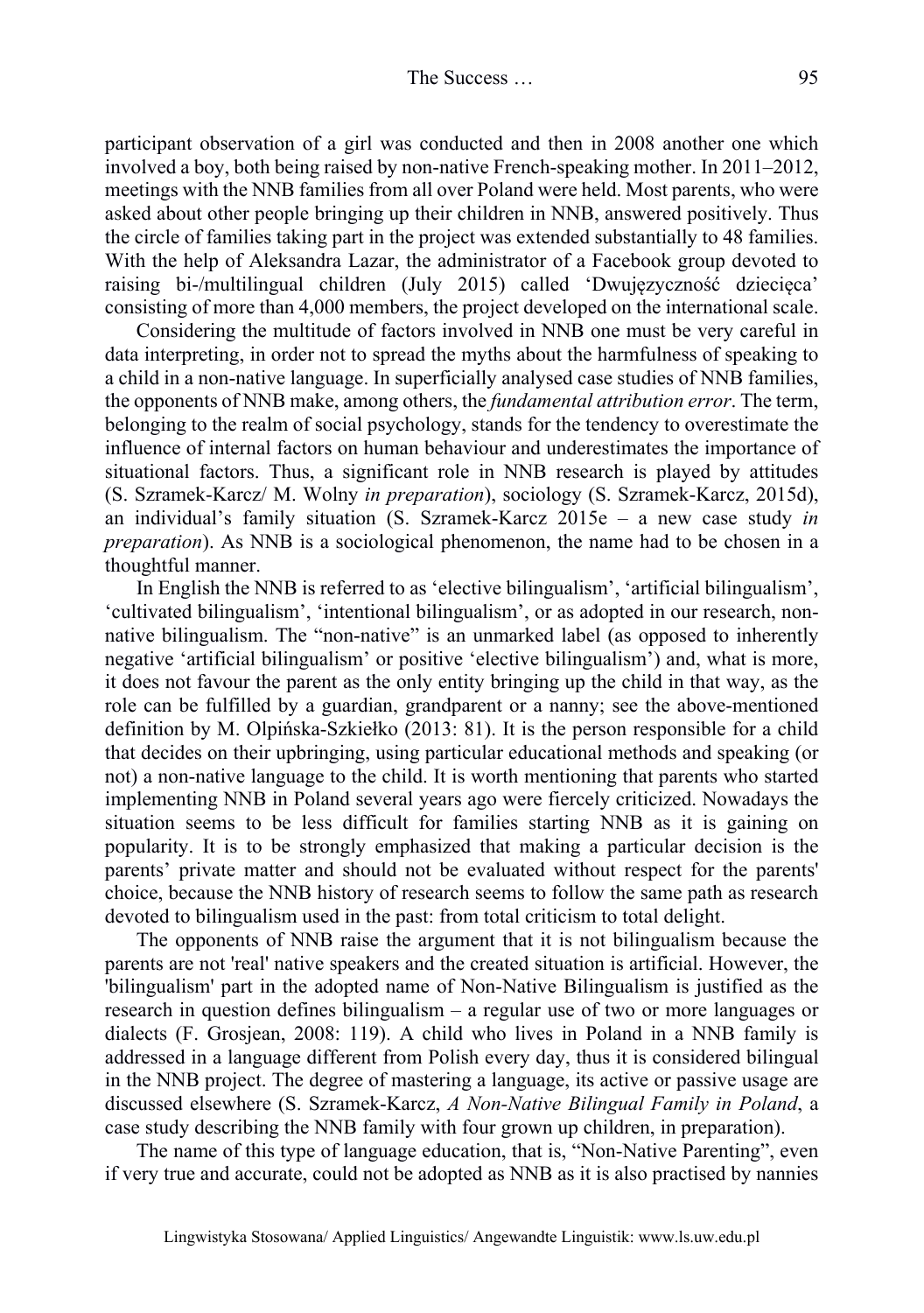or other guardians (M. Olpińska-Szkiełko 2013: 81), grandfathers or uncles (B. Krakowian 2000). One ought to remember that neither a nanny, nor parents, mentioned in the above definition are native speakers of the language they address the child, unless it is a native support, as in Ellen and Chris's family (B. Pearson 2007) where a Spanish nanny was hired to offer some input of Spanish in the NNB family. The holistic thinking style allows us to consider the NNB phenomenon with other members of the family involved as the source of L2 as Non-Native Speakers. As "no man is an island'', the social aspects must be the first ones to be taken into consideration, especially the language configuration in the nearest society.

#### **2. Polish ethnic diversity**

In accordance with what has been stated, it is essential that the first part of the research in question be conducted in Poland, a country in Central Europe with the area of 312,685 square km, the home of 38.23 million inhabitants, including 37,530,000 Polish citizens. The only difference between NNB families from all over the world (the list of blogs in References) is their cultural and social background (the example of Romania in S. Szramek-Karcz 2015d). This aspect turns out to be crucial in taking up and continuing NNB.

Polish ethnic diversity is the first characteristic feature of Polish NNB families as compared with the aforementioned NNB families from other countries. The ethnic diversity of the Polish society sounds like an oxymoron considering the data showing simply incredible, in the world of today, ethnic homogeneity of Poland. Nationalities or ethnic groups other than Poles amount to about 1-3%, whereas foreigners, i.e. people without the Polish citizenship, 0.2% (MSW 2009, in A. Giza./ M. Sikorska 2012: 50). These rough figures follow the fact that ...Non-Polish national identity is declared by 444,600 (1.2 %) Polish citizens. Moreover 2.0 % citizens did not declare any national identity." (M. Moskal 2004: 5).

T. Wicherkiewicz (2006: 657) points out that "During the 2002 official population census, 36,895,241 Polish citizens declared Polish nationality (98.31%), and 37,294, 690 declared Polish as their home language (99.37%), including 36,802,514 Polish monolinguals (98.06%)''. This situation can explain the stir, which NNB families cause in the playground, when it is revealed that the parents do not speak Polish to their children. As related by NNB parents, the frequently asked questions then are: "Do you come from England/France/Germany? Your husband/wife isn't a Pole, is she/he? Why do you address your child in a foreign language?" NNB parents point out the fact that when the asking person is informed about NNB, the dialogue tends to change into a monologue – the person who asked questions is telling a story about his/her language learning: the time of its start, its duration, its efficiency. All NNB families have experienced such reactions and consider them typical of newly-met strangers in Poland. The problem is that we do not know how many families are practising NNB in Poland as 48 NNB families studied in the project constitute only a fraction of all parents that apply NNB in Poland.

It is to be emphasized that the present Polish monolingualism came to the fore in recent history. However, before the Second World War, Poland was a multilingual and multicultural country where Poles comprised only 64-69% of all the inhabitants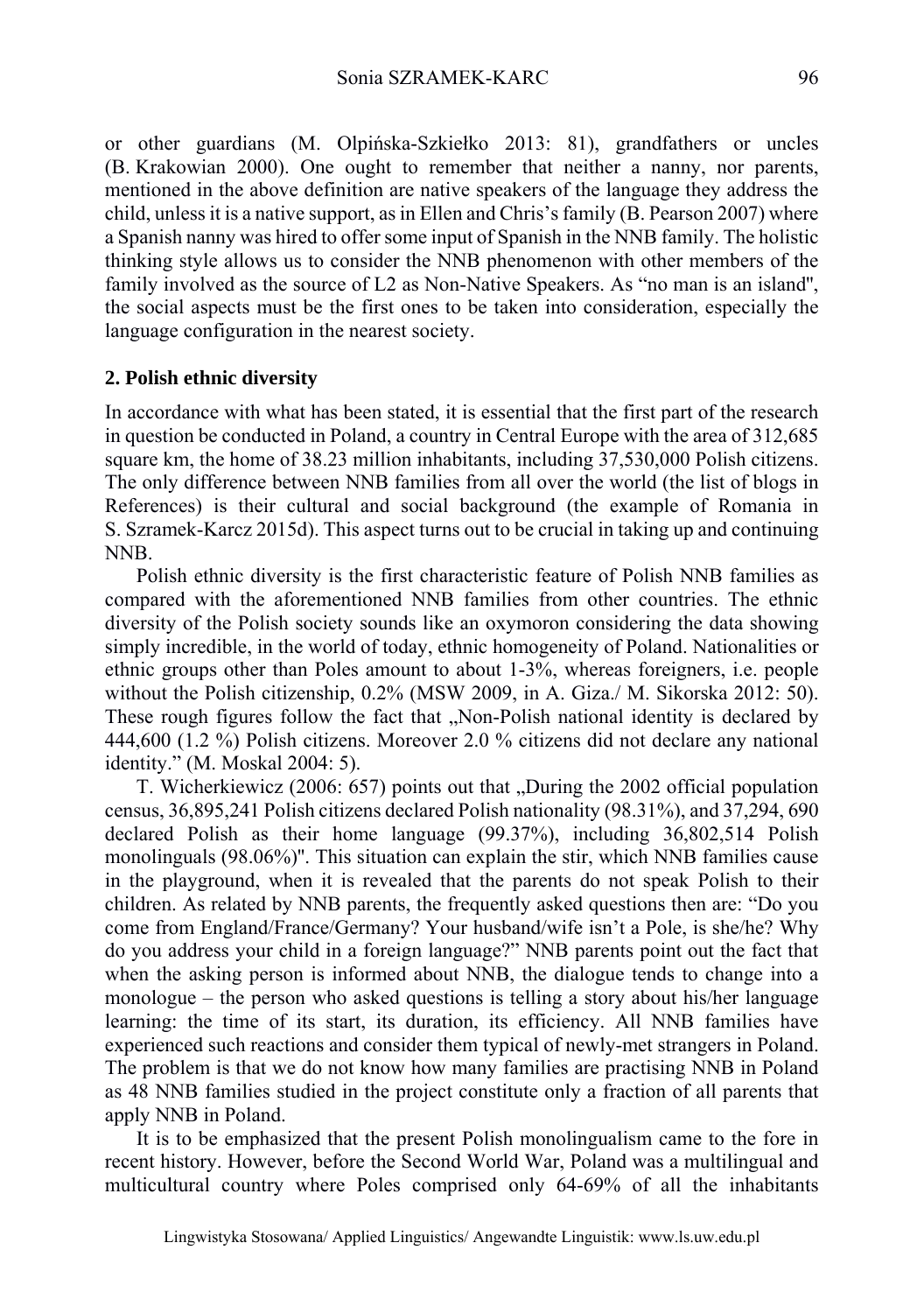(N. Davies 1996). In 1939, Nazi Germany by attacking Poland, began the Second World War that until May 1945 had claimed 55 million lives including 6 million Poles. The situation in Poland changed after the leaders of the USA, the USSR and the UK had made some decisions at three subsequent conferences: in Teheran (1943), Yalta (1945) and Potsdam (1945). In the absence of other countries, several changes in Europe were made, among others those in the shape of Poland: eastern Poland was awarded to Russia in exchange for Recovered Territories, formerly German. Those post-war decisions played a part in the division of Europe into two hostile armed camps divided by the symbolic Iron Curtain. At that time Poland got within the scope of communist influence which is seen in the NNB research by the choice of the language and the L2 acquisition strategy adopted.

The present-day, Polish attitude towards Russian is the outcome, among others, of those political decisions. As soon as the communist period in Poland ended, Russian was immediately replaced with Western languages (English, French and German) at schools. Any shortages in teaching staff were alleviated by means of newly-created three-year teacher training colleges. Research into NNB confirms the difficult situation of Russian: namely, the Polish parent who knows both English and Russian either chooses English to communicate with the child, or teaches the child Russian at home, while selecting another language in the playground. Parents teach their children Russian at home in order to spare them rejection, hostile reaction from peers.

As far as multilingualism is concerned, the families participating at NNBproject.eu do not need to keep the rule "speak always and everywhere the one particular language you have preselected". On the contrary, it is the parents themselves that decide whether they withdraw temporarily from the OPOL rule and switch to the majority language. Research has not demonstrated the fact that parents switching languages may have any harmful influence on the child, whereas forcing the child to answer in L2 can result in both rejecting the language and deteriorating the parental bond. Both acquisition and learning a language should be based on good (intrinsic) motivation (S. Szramek-Karcz 2015c, 2015f). The stand taken by the project researchers is that any decision concerning pursuing, abandoning or following a particular strategy should be left to parents, while describing only those aspects that are worth paying attention to, in order to render bilingualism additive.

The inhabited region reflects the layout of choosing L2 by NNB families in Poland. In the present sample, most German-Polish NNB families (not to be confused with the German minority) live in Opole and Silesian Voivodeships. M. Moskal (2004) writes: "Germans inhabit mainly the Opole province (70.1%) and Upper Silesia (20.1%); however in the case of Silesians the situation is reversed because 85.8% of people who declared Silesian identity reside in the Silesian province and the rest of the population (14%) is concentrated in the Opole province". However, it does not entail a more favourable environment's reaction to NNB. One should remember the politics after The Second World War (1933–1945). In Recovered Territories (see the history facts quoted above) the authorities of the Polish People's Republic adopted the policy of Polonization. As a result German was forbidden, the names of towns and surnames were changed in order to sound Polish. During the recent meeting of NNB families using German the issue of unpleasant and difficult situations they are faced with when heard speaking German to their children was raised.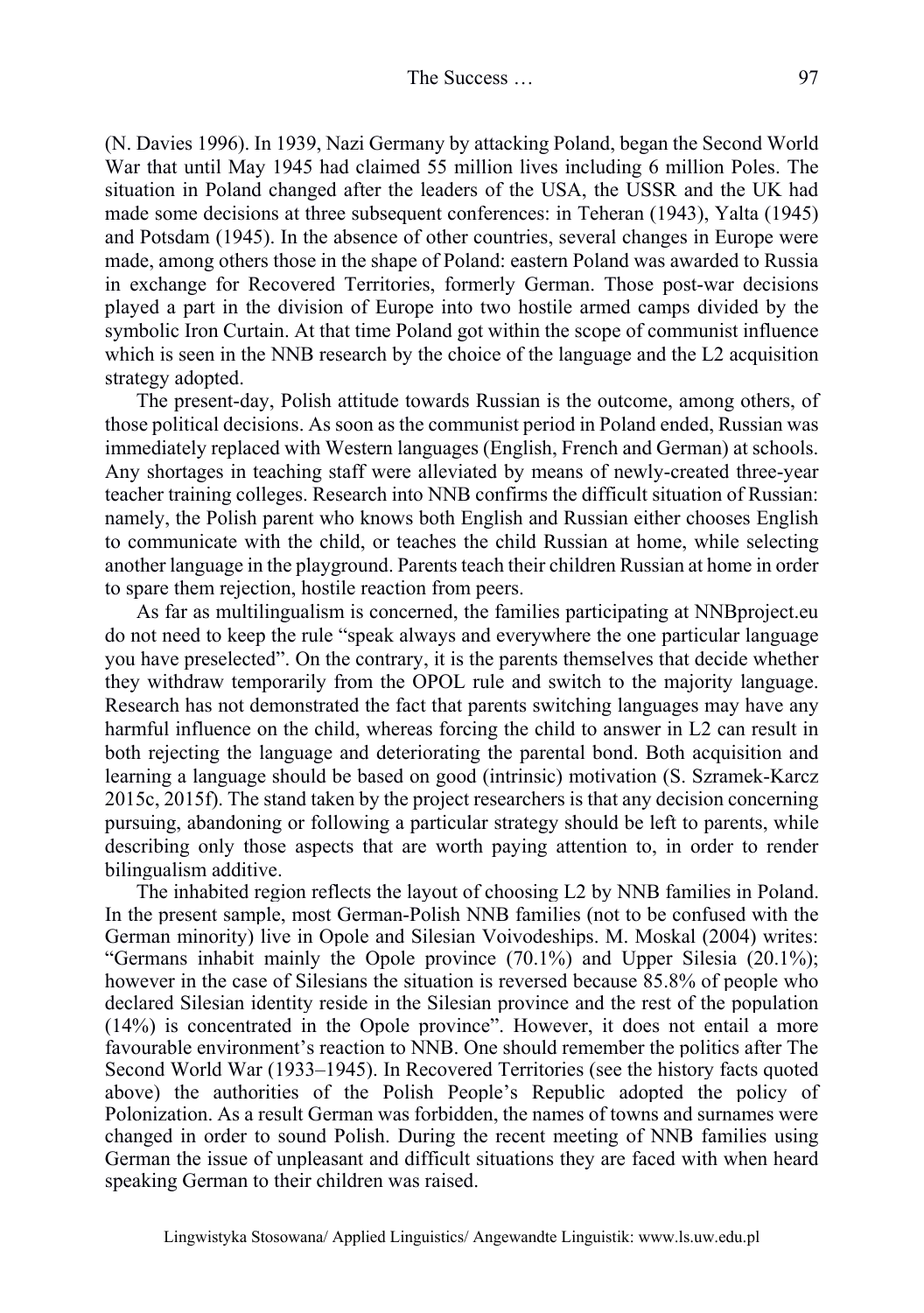However, unfavourable reactions from the environment are not limited to German or Russian. Polish linguistic homogeneity results in, among others, not always positive reactions to the parent speaking a foreign language to the child, if the parent is not a native speaker of a language but pretends to be a foreigner. NNB parents write in surveys and say in interviews that they are sometimes treated as if they wanted to show off their language skills or to backbite those present, keep secrets, using the code of another language. Each of the studied families has met at least once with a xenophobic reaction expressed by means of the sentence: "In Poland speak as Poles do," "I wonder what you are talking about" (uttered in an ironic tone). The homogeneity of Poles can result in lower tolerance of otherness. The data on immigrants' assimilation and the double-quick attrition of their mother tongue as early as in the first generation show that Poles hardly accept what is other, unknown or new (A. Giza/ M. Sikorska 2012: 54). So immigrants' quick linguistic assimilation can be associated with the familiar process of Polonization when adopting Polish resulted in raising one's prestige, social status, etc.

In Poland, not only the linguistic situation has changed (from multilingual into dominated in 98% by Polish speakers), but also the concept of success, whose semantic evolution was analysed in detail by E. Grzeszczyk (2003). The question "how to be successful in NNB" is a tricky one as the concept of success has got two main meanings and still many negative connotations and interpretations analysed below.

#### **3. The concept of success**

In Poland, the understanding of success, as shown with the ethnic and linguistic situation, must be seen as a process with historical background. Following the change of political system (the fall of communism in 1989), *doing nothing* went out of fashion: "Media started to promote aggressively the new role model – a successful person, active, dynamic and resourceful, concentrated chiefly on a career and receiving an income that allows them to live to a decent standard: to have a house, a car, go on holidays overseas, buy in trendy shops" (E. Grzeszczyk 2003: 9). The word has changed its sense from socialist propaganda for society's sake into individual success associated with career and money. However, a part of Polish population still considers success as connected with egoism, rejection of moral values in order to gain short-term financial benefits (E. Grzeszczyk 2003: 9). Most of E. Grzeszczyk's respondents classify themselves as the followers of moderate success understood as "earning a living, decent standard of life and children's education, albeit without any extravagance" (2003: 290). Indeed, upbringing one's children in NNB is sometimes seen as extravagance.

This extravagance is observed in the answers collected from the parents. They perceive speaking to their child in public places as an example of difficulties in applying NNB, because it makes them open to criticism and attracts attention. Words from the interview (S. Szramek-Karcz 2014b) for the Polish Press Agency that the most important thing for a child is to be understood, accepted and safe and if speaking to the child in [a language] in public exposes it to ridicule, we can do it more discreetly, were given a warm welcome. Bilingualism should be the source of joy for the parent, as only then the parent's enthusiasm and positive attitude towards L2 will be passed on to the child. In this respect, the *tall poppy syndrome* known from the Australian culture and described, among others, by R. Dębski (2009: 27) is to be observed in Poland. *Collins Dictionary*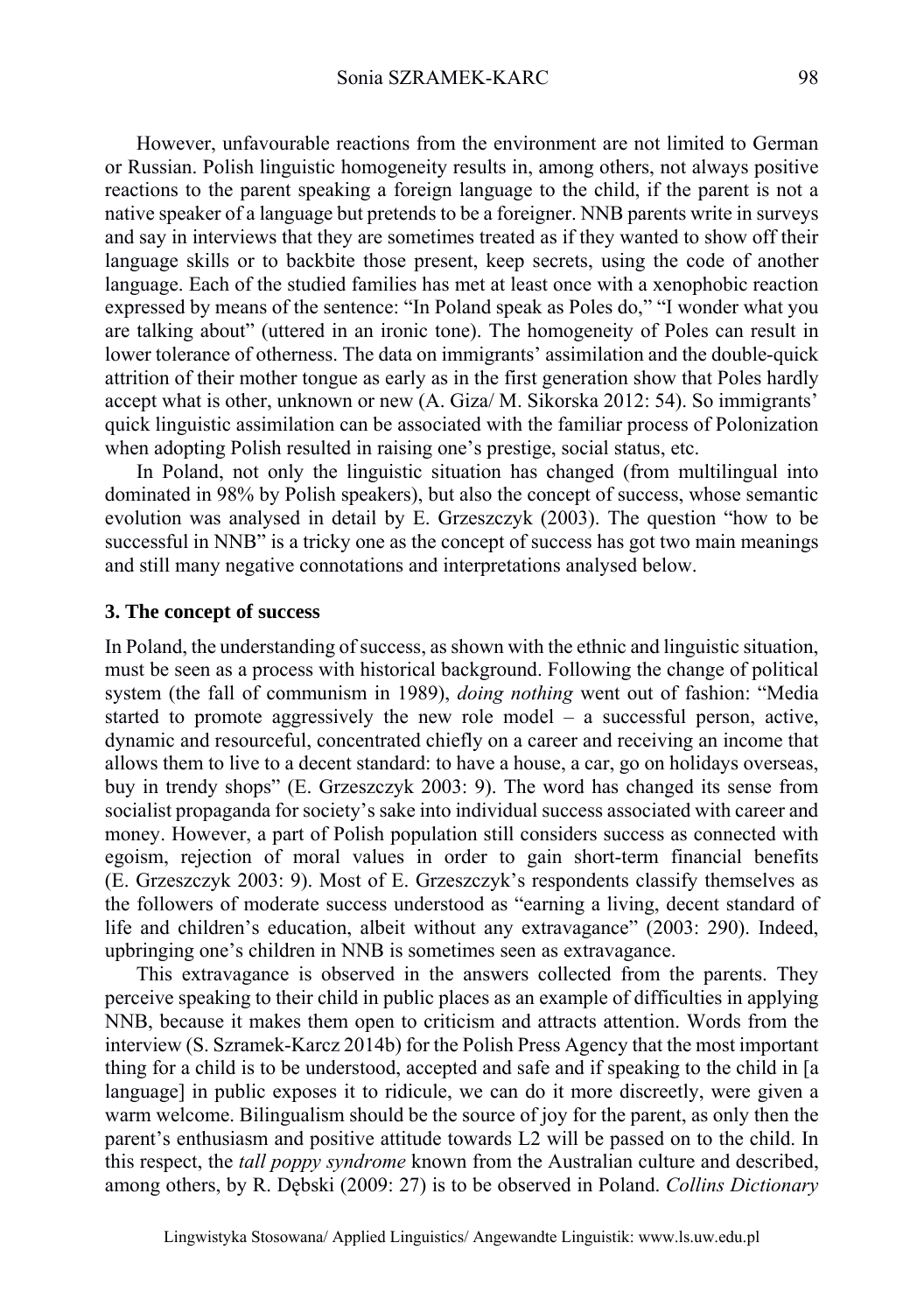defines the expression as Australian and rather informal*,* a tendency to disparage any person who has achieved great prominence or wealth: *chop down anyone who does better than the mediocre<sup>1</sup>* . The NNB parents are often seen like a kind of tall poppy.

The suspicious approach to success in Poland (L. Lewicka 2005) is evidenced not only by the titles of publications on ethical standards, such as the collected papers edited by Rev. J. Mariański, S. Zięba (2008) entitled "Godność czy Sukces. Kulturowe dylematy współczesności" ['Dignity or Success. Contemporary Cultural Dilemmas'], which presupposes that the terms in question are opposite, but also in the guidebook for the large audience. The title of the book *Nice Girls Never Get the Corner Office* by Lois P. Frankel (2014, 2005) was translated into Polish as "Grzeczne dziewczynki nie awansują" ['Good (not naughty) Girls Are not Promoted']. This suggests that a woman should be a kind of a 'naughty girl' in order to achieve success, in contrast with the contents of the book which is about unconscious mistakes women make that sabotage their careers. Additionally, the cover in the Polish version features a high heel that crushes a man's shoe. The Polish publisher, to sell the book, indicates the aggressive, unrestrained method of moving up the career ladder. The 'promotion,' as it appears in the title, is a symbol of professional success in Poland. We can see the success in a negative context.

What is still underestimated in the Polish society is the motivation for achievements, the strive for better and better fulfilment of one's responsibilities (no matter if it concerns tidying, writing a book, managing a company), the boost of one's skills and strengths, noticing still new requirements and creating them (K. Skarżyńska 2005: 69). At the same time, research (D. McClelland 1967, K. Varga 1977, D. Doliński 1995, T. Tyszka 1997, D. Landes 2003) confirms the interdependence between the intensity of motivation for achievements in a given culture and its economic growth. As K. Skarżyńska (2005) notices, in Poland 'success' is more appreciated if it was achieved easily, e.g. winning one million zlotys in a lottery is considered a greater success than earning it. Fosterling (2001) demonstrates that the value of success depends on the awareness of its causes. That is why NNB children can hear people underestimating their knowledge of language: 'The father can speak the language, so he taught it to the child, nothing special in it'. Good motivation (no expectation of recognition by others) is one of the factors in correct NNB practices (S. Szramek-Karcz 2015f).

The attitude towards the English word *success* is reflected in its translation into Polish counterparts: *powodzenie* 'achievement,' i.e. in 'Her success is due to hard work and determination.'(*cel został osiągnięty*), and *sukces* 'good result' in 'His first film was a great success' (*dobry wynik, popularność*) 2 .

Likewise, the definition in a Polish dictionary distinguishes two senses<sup>3</sup>: 1. *«pomyślny wynik jakiegoś przedsięwzięcia, osiągnięcie zamierzonego celu»* 'a successful result of an undertaking, the achievement of an intended goal' 2. *«zdobycie sławy, majątku, wysokiej pozycji itp.»* 'gaining fame, wealth, a high status, etc.'

 $\overline{a}$ 

<sup>&</sup>lt;sup>1</sup> http://www.collinsdictionary.com/dictionary/english/tall-poppy-syndrome

<sup>&</sup>lt;sup>2</sup> http://dictionary.cambridge.org/dictionary/english-polish/success

 $3$  http: //sjp.pwn.pl/sjp/sukces;2576536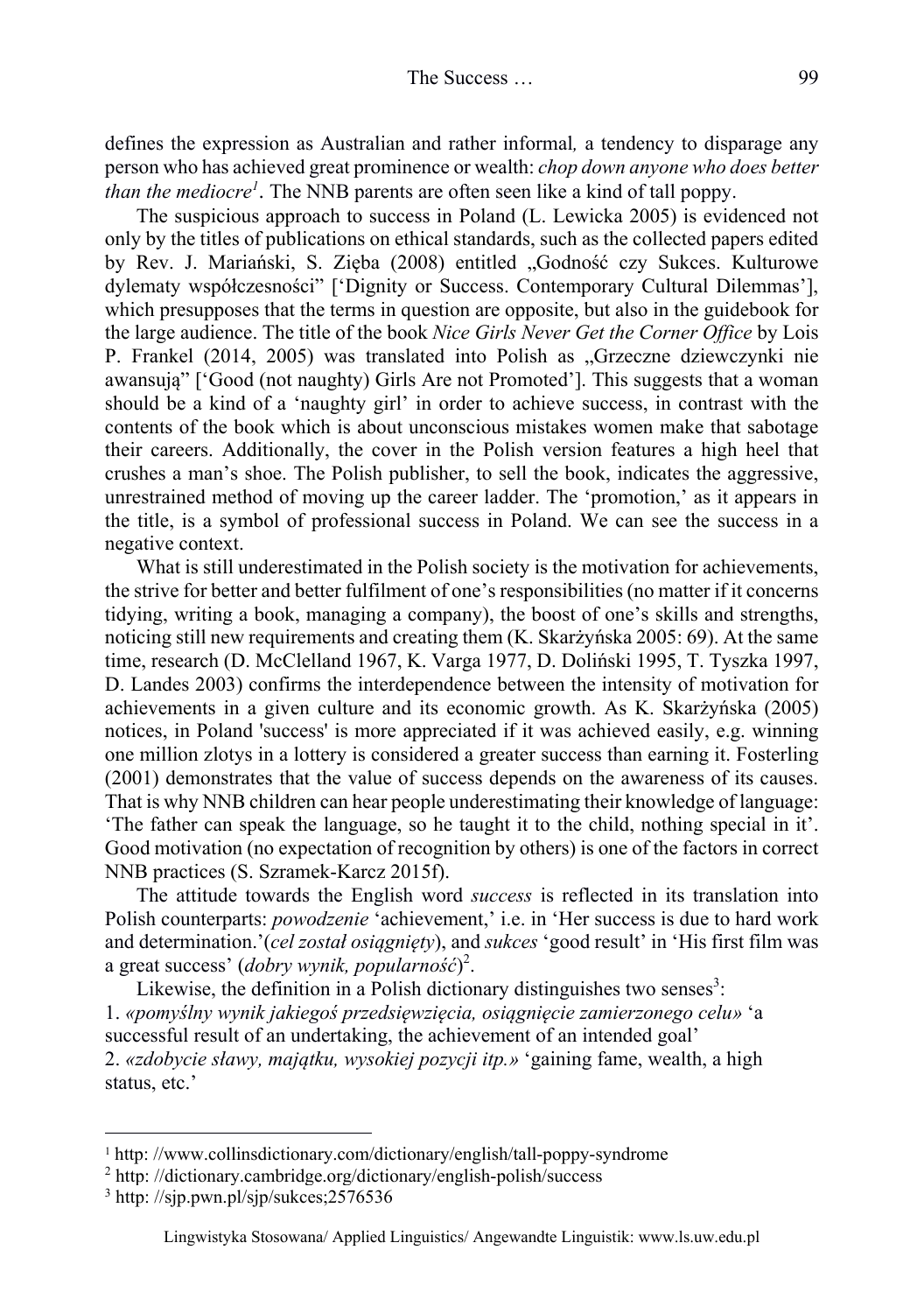The first definition refers to setting goals and reaching them by individuals, whereas the second one is associated with success understood as a social phenomenon. Gaining fame, wealth and a high status did not mean success in all of the societies and in all the epochs (E. Grzeszczyk 2003).

With the NNB research, we want to contribute to the evolution of the word 'success' in Poland and we apply the first sense of that word. The parents are satisfied when they achieve the aims that they have set themselves, or when the result exceeds their expectations. Reasonable expectations are a prerequisite for parents' satisfaction, which in turn translates into children's satisfaction. Therefore, by *success* we mean 'a successful result of an undertaking, the achievement of an intended goal'. The success of NNB means its best course. The best course, in turn, stands for such a way of implementing NNB that is satisfactory for a child and their parents, holds the family together, has a positive effect on the family members.

#### **4. Conclusion**

The Non-Native Biligualism is one possible way for a child who can understand and speak two or more languages or dialects to become bilingual (F. Grosjean 2008: 119). The article is a part of the NNB project. In 5,153 words, we barely scratch the surface of the Success and Non-Native Bilingualism in Poland. The most important factors influencing the NNB were presented and the topic related issues will be continued in further publications.

The holistic thinking style was underlined as the analysis of other factors lead to the harmful and very judgmental opinions about NNB. In the NNB research, one should avoid definitive judgments, as it concerns an extremely delicate matter of family, its life, relationships, communication, etc. The holistic frame leads us to the social factor, especially the linguistic reality the family is living in, the attitudes of the society members, people's every day reaction. Parents are told to stop speaking a non-native language to their child. The aim of the research is to elaborate a list of factors that make NNB a great family adventure.

The sociological aspect is one of the most important issues while choosing the language and practising NNB. The picture of the ethnic diversity in Poland and the history of migrations enable us to understand people's reactions to Poles who live in Poland and speak a foreign language to their child. Fortunately, as shown earlier, in the Polish society the attitudes to NNB change as well as the meaning of success.

The concept of success has involves a sociological aspect and cannot be studied without a society where it is used. The evolution of the word meaning is slowly approaching the concept of the motivation of achievements where self-determination plays a major role. Realistic goals, atmosphere and good motivation are the key to success understood as the achievement of an intended goal.

The research has demonstrated so far that NNB is not influenced by such factors as child's temperament or gender, parent's temperament or gender, their political preferences, religious beliefs or researchers' opinions. In fact, a lot of families decided to take up NNB in spite of researchers' unfavorable opinions because they had met another NNB family or considered the issue of language acquisition according to common sense. The parents' expectations and children's language level are a matter we are going to discuss next.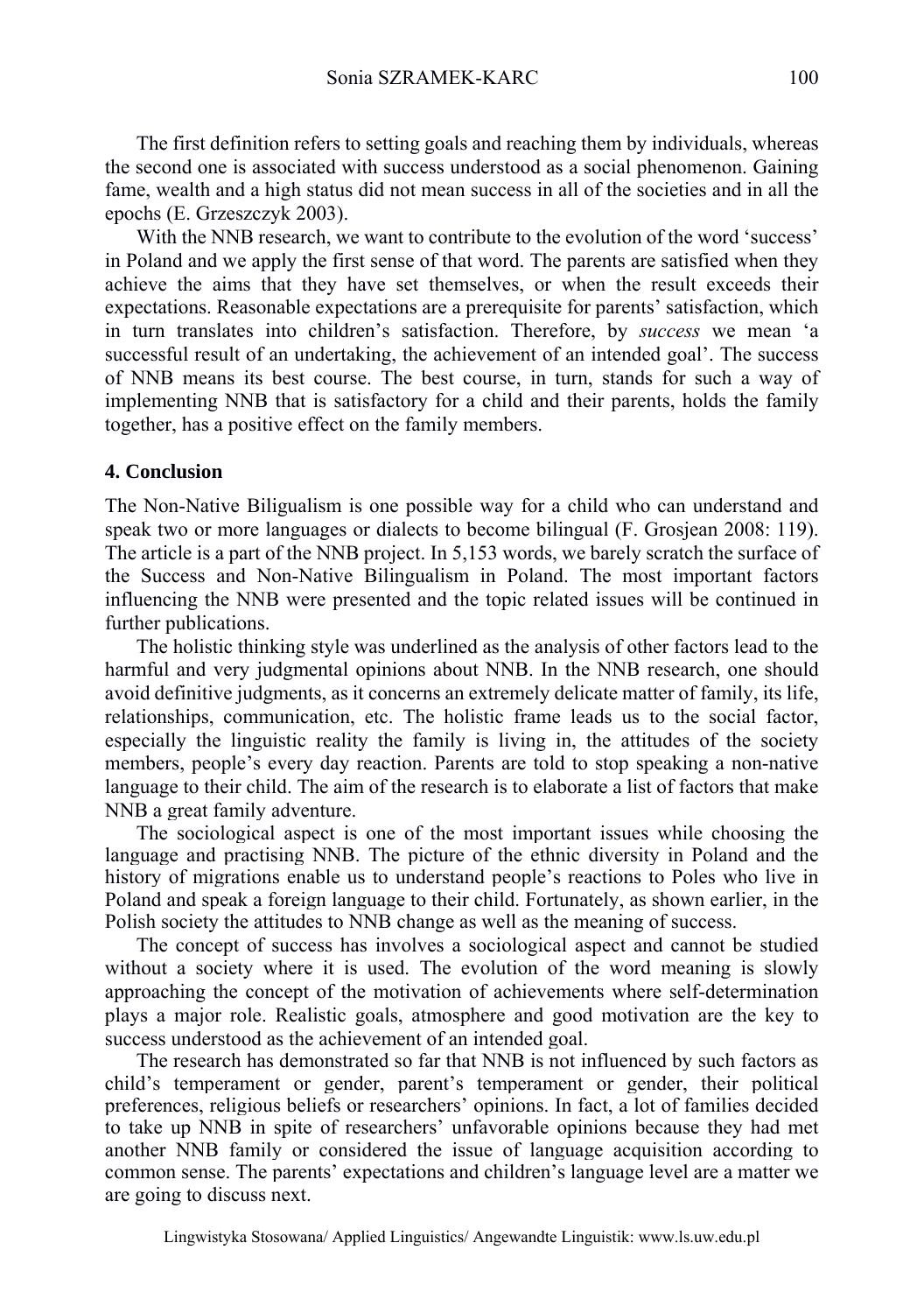## **References**

- Aronson, E./ T.D. Wilson/ R.M. Akert (2010<sup>7</sup>), *Social Psychology*. Upper Saddle River, NJ.
- Brzeziński, J. (2006), *Metodologia badań psychologicznych.* Warszawa.
- Davies, N. (1996), *Europe. A History*. Oxford.
- Dębski, R. (2009), *Dwujęzyczność angielsko-polska w Australii. Języki mniejszościowe w dobie globalizacji i informatyzacji*. Kraków.
- Doliński, D. (1995), Etyka produktywności. Czy duch kapitalizmu krąży nad Polską? In: Kolokwia Psychologiczne 4, 9–21.
- Döpke, S. (1992), *One Parent, One Language. An Interactional Approach*. Amsterdam.
- Frankel, L.P. (2005), *Grzeczne dziewczynki nie awansują*. Gliwice.
- Frankel, L.P. (2014), *Nice Girls Don't Get the Corner Office*. New York.
- Giza A./ M. Sikorska (2012), *Współczesne społeczeństwo polskie*. Warszawa.
- Grosjean*,* F. (2008), *Studying Bilinguals*. Oxford.
- Grzeszczyk E. (2003), *Sukces, amerykańskie wzory polskie realia*. Warszawa.
- Harding, E./ P. Riley (1986), *The Bilingual Family. A Handbook for Parents*. Cambridge.
- Jimenez. M.I. (2011), *Mut zur Mehrsprachigkeit. So erziehe ich mein Kind in einer Fremd- oder Zweitsprache.* Engelschoff.
- Krakowian, B. (2000), *Wybrane zasady nauczania języka angielskiego jako obcego dzieci i dorosłych.* Łódź.
- Krakowian, D. (2001), *Natural translation as a Linguistic Skill in Pre-School and Early Elementary School Bilingualism*. Doctoral dissertation, University of Łódź.
- Landes, D. (2003), *Kultura przesądza prawie o wszystkim*. In: L. Harrison/ S. Huntington (eds), Kultura ma znaczenie: jak wartości wpływają na rozwój społeczeństw. Poznań, 42–58.
- Lewicka, M. (2005), *Polacy są wielkim i dumnym narodem, czyli nasz portret (wielce) zróżnicowany*. In: M. Drogosz (ed.), Jak Polacy przegrywają, jak Polacy wygrywają*.*  Gdańsk, 5–35.
- Mariański, J./ S. Zięba (2008), *Godność czy Sukces*. In: Kulturowe dylematy współczesności. Lublin.
- McClelland, D. (1967), *The achieving society*. New York.
- Michalak, A. (2009), *The Impact of Non-Native Bilingualism on Child`s Cognitive Development and Language Processing*. Master's Thesis. University of Łódź.
- Moskal, M. (2004), *Language minorities in Poland at the moment of accession to the EU*. In: S.L. Noves (ed.), Revista de Sociolingüística, Spring-summer 2004. http: //www.gencat.cat/llengua/noves/noves/hm04primavera-estiu/moskal1\_4.htm
- Olpińska-Szkiełko, M. (2013. *Wychowanie dwujęzyczne w przedszkolu*. Warszawa.
- Pearson, B. (2007), *Raising A Bilingual Child. A step-by-step guide for parents.* New York. Romaine, S. (1995), *Bilingualism*. Oxford.
- Saunders, G. (1982), *Bilingual Children: Guidance for the Family*. Clevedon.
- Saunders, G. (1988), *Bilingual Children: from Birth to Teens*. Philadelphia.
- Skarżyńska, K. (2005), *Czy jesteśmy prorozwojowi? Wartości i przekonania ludzi a dobrobyt i demokratyzacja kraju*. In: M. Drogosz (ed.), Jak Polacy przegrywają, jak Polacy wygrywają. Gdańsk, 69–92.

Lingwistyka Stosowana/ Applied Linguistics/ Angewandte Linguistik: www.ls.uw.edu.pl